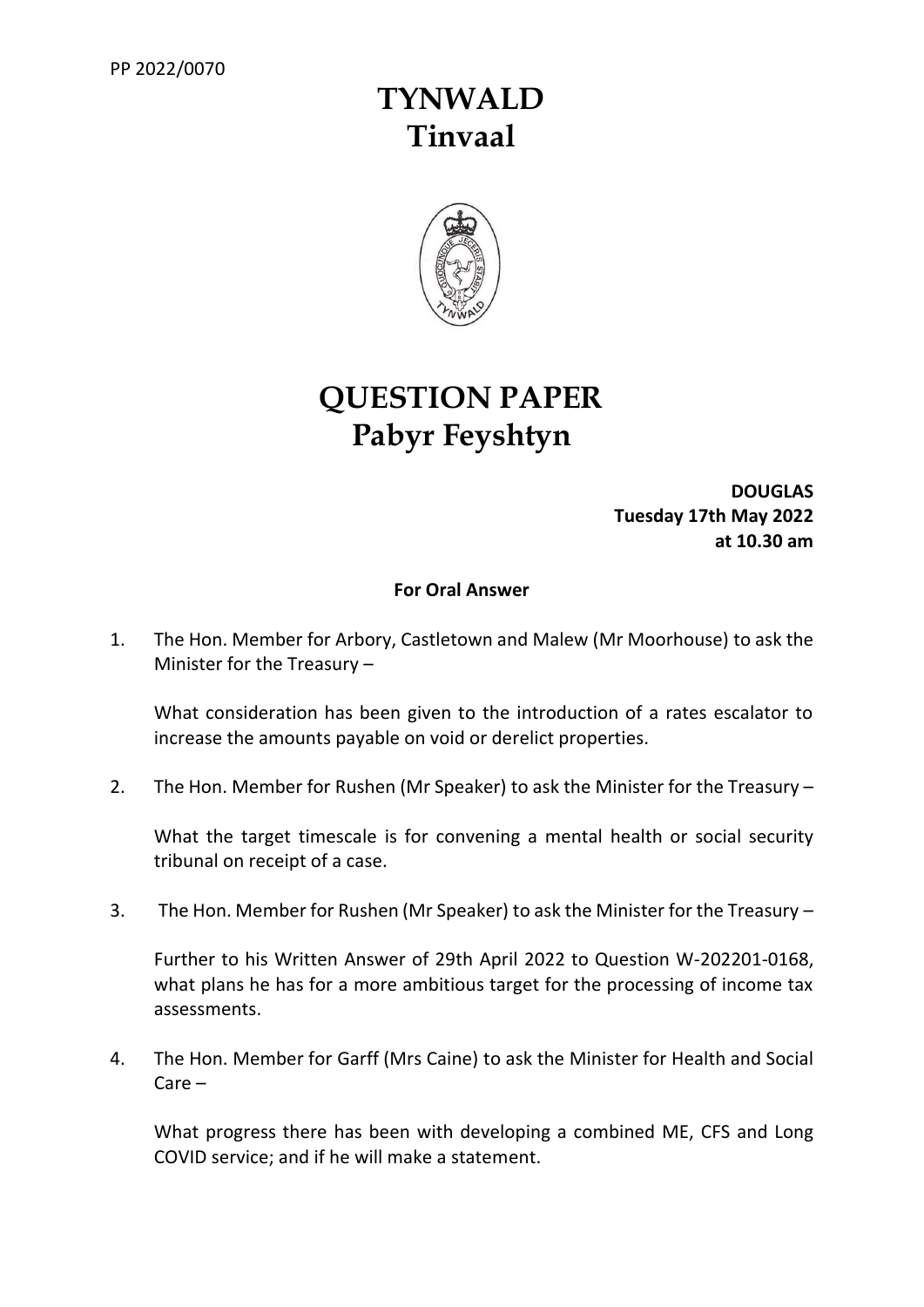5. The Hon. Member for Garff (Mrs Caine) to ask the Minister for Health and Social Care –

How Manx Care is increasing public awareness of post-viral recovery techniques which could reduce the risk of exacerbating Long COVID symptoms; and to what extent it has collaborated with other Departments on this.

6. The Hon. Member for Arbory, Castletown and Malew (Mr Moorhouse) to ask the Minister for Health and Social Care –

Why only one of the seven consultation events on autism is taking place outside Douglas.

7. The Hon. Member for Garff (Mrs Caine) to ask the Minister for Infrastructure –

What the legal position on the use of e-scooters on roads is; and whether his Department's policy on private or rented e-scooters is under review.

8. The Hon. Member for Arbory, Castletown and Malew (Mr Moorhouse) to ask the Minister for Infrastructure –

How many options for dealing with charging at the airport he has considered since January 2022; what is the cost of each option is; and which option is favoured by his Department.

9. The Hon. Member for Middle (Mr Peters) to ask the Minister for Infrastructure –

How an unsuitable barrier system was previously purchased for the airport car park, and what it cost.

10. The Hon. Member for Arbory, Castletown and Malew (Mr Moorhouse) to ask the Minister for the Cabinet Office –

What a) financial support and b) safeguarding measures are in place to assist people from Ukraine.

11. The Hon. Member for Rushen (Dr Haywood) to ask the Minister for Education, Sport and Culture –

How and when reception children with additional educational needs are assessed; and how additional support is provided during their reception year.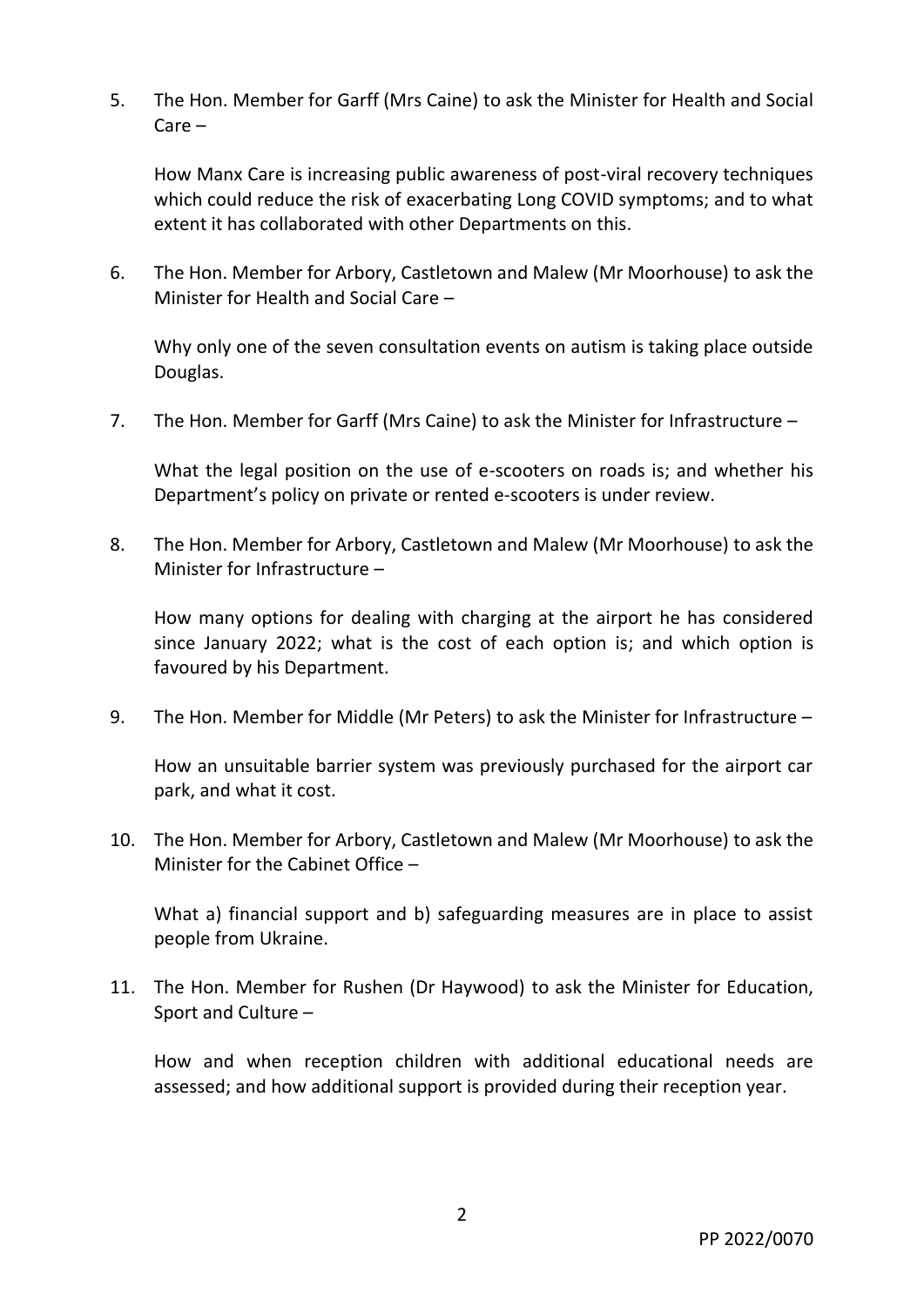12. The Hon. Member for Rushen (Dr Haywood) to ask the Minister for Education, Sport and Culture –

How many joint union health and safety committee meetings have taken place this year.

13. The Hon. Member for Douglas North (Mr Wannenburgh) to ask the Minister for Education, Sport and Culture –

How long the mobile classroom at Willaston School has been in place; what plans she has for it; whether she thinks it is fit for purpose; and if she will make a statement.

14. The Hon. Member for Arbory, Castletown and Malew (Mr Moorhouse) to ask the Minister for Enterprise –

What factors influence the opening times of Manx National Heritage attractions in Castletown.

15. The Hon. Member for Arbory, Castletown and Malew (Mr Moorhouse) to ask the Minister for Enterprise –

What options have been considered to resolve issues associated with high street shops being empty for more than 12 months.

16. The Hon. Member for Arbory, Castletown and Malew (Mr Glover) to ask the Chairman of the Office of Fair Trading –

How customers of builders can complain about poor standards of work and seek to recover costs.

17. The Hon. Member for Rushen (Dr Haywood) to ask the Minister for Infrastructure –

What assistance has been offered by his Department to the Queen's Pier restoration project.

18. The Hon. Member for Douglas South (Mrs Maltby) to ask the Minister for Infrastructure –

Whether free wifi will be provided in all airport car parks to enable customers to use the car parking app; and what alternative there will be for customers without a mobile device.